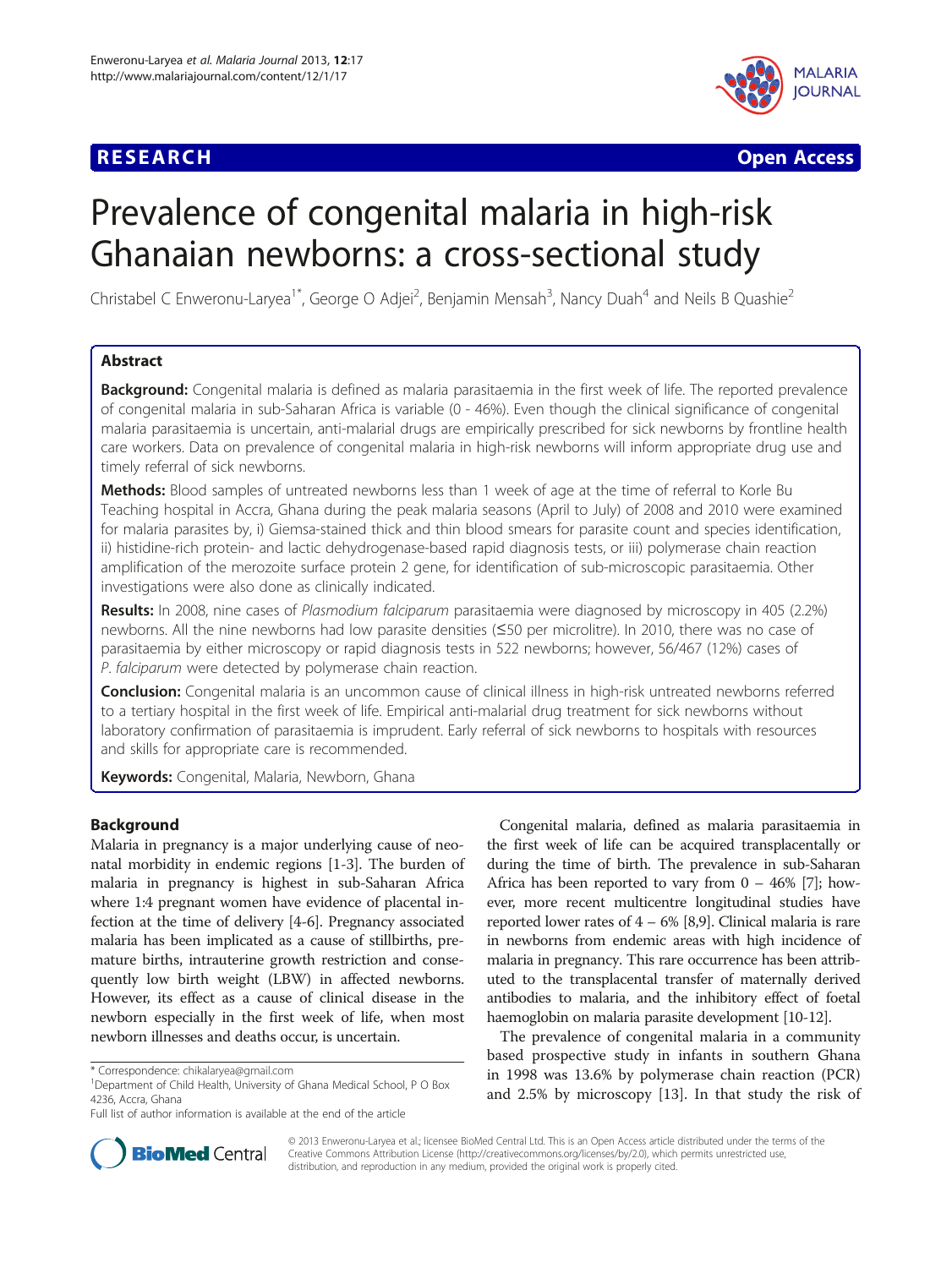infection was three times higher during the rainy season (April – July) as compared to the dry season. Recently, two cases of symptomatic congenital malaria were reported in Ghanaian newborns [\[14,15](#page-4-0)].

Clinical malaria in the newborn usually manifests after the first week of life (but has been reported on day 1) with symptoms such as fever, poor feeding, lethargy, anaemia, hepatosplenomegaly, jaundice, irritability, and drowsiness. These clinical features are similar to the manifestations of neonatal sepsis and other neonatal conditions that more commonly cause morbidity and mortality in the newborn period [[8,16,17\]](#page-4-0). Many malaria endemic sub-Saharan African countries lack quality laboratory equipment and skilled frontline health care workers in primary health care facilities. As such, diagnosing neonatal problems is a major challenge and empirical treatment for malaria is often prescribed when newborns first present with the above symptoms. Sick newborns are referred to hospital few days later when malaria treatment does not resolve symptoms. This practice results in delayed referral of sick newborns for appropriate care and contributes to the high neonatal mortality and long-term morbidity in survivors in the subregion.

Malaria is endemic in Ghana and World Health Organization (WHO) guidelines for empirical treatment of malaria in suspected cases is widely adhered to [\[18](#page-4-0)]. This practice is extended to sick newborns by primary care health workers contrary to existing guidelines on the Integrated Management of Childhood Illnesses. Though many underlying reasons may account for this practice in sick newborns, the lack of sufficient local data on congenital malaria may be a contributory factor. This study presents the prevalence of malaria parasitaemia in non-treated high-risk newborns referred to a teaching hospital in the first week of life.

# Methods

This cross-sectional study was done at the newborn unit and malaria research laboratory of the Department of Child Health, Korle Bu Teaching Hospital, in Accra during the peak malaria seasons (April – July) of 2008 and 2010. The 55-bed newborn unit serves as a tertiary referral centre for sick and low birth weight or preterm newborns from southern regions of Ghana. About 2000 newborns are admitted annually. Ethical approval was given by the Ethical and Protocol Review Committee of the University of Ghana Medical School.

All newborns hospitalized at the newborn unit in the first week of life during the study period were eligible for inclusion. Newborns with clinical indications that required blood sampling e.g. signs of illness or risk factors for infection were enrolled. Stable newborns e.g. infants of diabetic mothers or well preterm infants of hypertensive mothers who were referred for observation

and did not require laboratory investigations, were excluded. All clinical procedures and laboratory investigations for hospitalized newborns were done according to standard and departmental guidelines.

A structured questionnaire was used to collect clinical data on newborn and maternal health during pregnancy, including use of insecticide treated nets and intermittent preventive treatment. Other clinical data was extracted from the ward register and hospital files. Sample size calculation was based on an estimated prevalence of a 20% risk of congenital malaria in high-risk newborns in the first week of life [\[2](#page-4-0),[11](#page-4-0)].

# Laboratory investigations

Newborn venous blood (1 ml) was collected into EDTA tubes for haematological investigations. Total white blood cell count (WBC) with differential, platelet count and red cell distribution width was measured by an automated haematology analyzer (Sysmex KX-21) according to manufacturer's instructions. Thick and thin blood smears prepared from the EDTA sample were stained with Giemsa. Thin smears were used for malaria parasite species identification, and the number of asexual parasites per 200 white blood cells (WBC) on the thick smear was multiplied by the measured WBC count to obtain the parasite count per microlitre. An experienced technologist conducted periodic controls of blood slides for quality control. This traditional method of microscopy was used in 2008 and 2010. In 2010, a rapid diagnosis test (RDT) for identification of malaria parasite histidine rich protein 2 and lactate dehydrogenase (the First Response $^{\circledR}$  malaria antigen pLDH/HRP2 Combo Test), and a nested PCR methods were used to identify sub-microscopic parasitaemia.

# **RDT**

The First Response $^{\circledR}$  malaria antigen pLDH/HRP2 Combo Test (Premier Medical Corporation Ltd, India) is designed for the differential diagnosis between Plasmodium falciparum and other plasmodial species. It contains a membrane strip pre-coated with two monoclonal antibodies as two separate lines across a test strip. One monoclonal antibody is pan-specific to lactate dehydrogenase of the Plasmodium species and the other monoclonal antibody is specific to histidine-rich protein 2 of P. falciparum [\[19\]](#page-4-0).

# **PCR**

This was done at the Noguchi Memorial Institute for Medical Research, University of Ghana. Parasite DNA was extracted from whole blood samples spotted on filter paper, using the TE method [[20\]](#page-4-0). A nested PCR method for amplification of the merozoite protein 2 (MSP) gene was used for the detection of P. falciparum. The primary amplification reaction involved the use of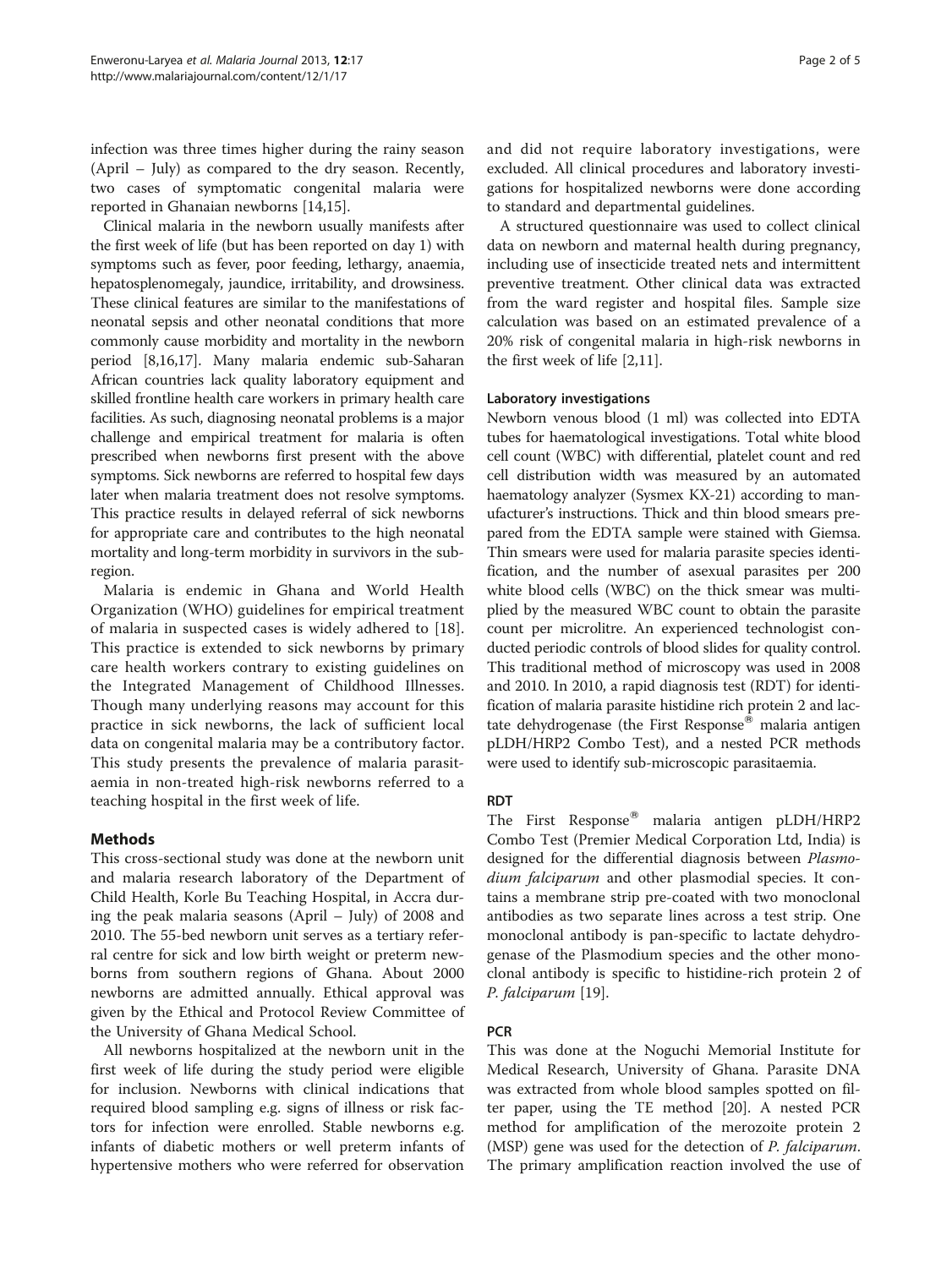the primer pair, S2 (5'-5' GAG GGA TGT TGC TGC TCC ACA G 3') for a 450-800 base pair product. The PCR product obtained was used as the template for the secondary PCR using the following primer pairs: S1 (5'- GAG TAT AAG GAG AAG TAT G-3') and S4 (5'-CTA GAA CCA TGC ATA TGT CC-3') for a 400-700 base pair product. The PCR reactions were carried out in a final volume of 25 μl, which contained 1xPCR buffer (50 mM KCl, 20 mM Tris-HCl, pH 8.3, 0.1 mg/ml of gelatin), 3.5 mM  $MgCl<sub>2</sub>$ , 200 μM dNTP mix, 1 μM of each primer, 1U Taq polymerase and 5 μl of DNA template for primary amplification. The secondary reaction contained 1xPCR buffer (50 mM KCl, 20 mM Tris-HCl, pH 8.3, 0.1 mg/ml of gelatin), 2.5 mM MgCl<sub>2</sub>, 200 μM dNTP mix, 1 μM of each primer, 1U Taq polymerase and 1μl of DNA amplicon. PCR was carried out using a DNA Engine Tetrad PTC-225 thermal cycler (MJ Research, USA) with cycling parameters of an initial melt at 94°C for 3mins followed by 30 cycles of 94°C for 25secs, 42°C for 1 min, 65°C for 2 minutes and a final cycle of 72°C for 3mins. The cycling parameters for the secondary reaction was 94°C for 3mins followed by 30 cycles of 94°C for 25secs, 50°C for 1 min, 70°C for 2mins and a final cycle of 72°C for 3mins. PCR products were run on a 2% ethidium bromide stained agarose gel. The PCR assay detects one parasite per microlitre of blood and has about 97% sensitivity and 100% specificity to detect P. falciparum.

# Data analysis

Laboratory data was entered into a designated register. All data were subsequently entered into a database (Access 2007 for Windows, Microsoft Corporation, USA). Data analysis was by descriptive and inferential statistics. Pearson's chi square test (or Fisher's exact test as appropriate) was used to compare proportions.

# Results

In 2008, 405 newborns aged  $0 - 7$  days were tested in the first week of life. In 2010, 522 newborns admitted to the unit in the first week of life were tested during the course of their hospitalization (aged  $0 - 28$  days), of these 443 (84.9%), were tested in the first week of life. The number and selected demographic and clinical characteristics of newborns admitted during both study periods are shown in Table 1. There was no difference in the morbidity pattern of newborns during both periods.

Nine (2.2%) of the 405 newborns tested in 2008 had P. falciparum parasitaemia by microscopy, all of which were of low parasite density ( $\leq 50$  per  $\mu$ l). Four (44%) of the nine newborns were LBW and also born prematurely. Of the nine affected newborns, two were asymptomatic preterm LBW newborns who needed special

| Page 3 of |  |  |  |
|-----------|--|--|--|
|-----------|--|--|--|

| Table 1 Characteristics of newborns tested for congenital |
|-----------------------------------------------------------|
| malaria in 2008 and 2010                                  |

|                                                                              | Newborns in 2008 Newborns in 2010 |                            |  |
|------------------------------------------------------------------------------|-----------------------------------|----------------------------|--|
|                                                                              | $n = 405$ (%)                     | $n = 522 (%)$              |  |
| <b>Birth weight</b>                                                          |                                   |                            |  |
| $<$ 2500 grams (LBW)                                                         | 223 (55)                          | 267 (51)                   |  |
| $\geq$ 2500 grams                                                            | 182 (45)                          | 255 (49)                   |  |
| <b>Reason for admission</b>                                                  |                                   |                            |  |
| Prematurity/LBW                                                              | 161 (39.8)                        | 185 (35.4)                 |  |
| Suspected infection                                                          | 119 (29.4)                        | 152 (29.1)                 |  |
| Perinatal asphyxia                                                           | 78 (19.3)                         | 110(21.1)                  |  |
| Jaundice                                                                     | 31(7.7)                           | 43 (8.2)                   |  |
| Other (birth injury, congenital<br>anomalies, intrapartum<br>maternal death) | 15(3.7)                           | 32(6.1)                    |  |
| Laboratory data                                                              |                                   |                            |  |
| Mean haemoglobin (g/dl)                                                      | 15.5 (range $4.1 -$<br>23.7       | 15.4 (range $5.7 -$<br>23) |  |
| Mean white blood cell count<br>$(x 10^9)$                                    | 10.4 (range $2.1 -$<br>37.4)      | 12.8 (range $3 -$<br>23)   |  |

There was no difference between subjects' characteristics in 2008 as compared to 2010 ( $p > 0.05$  for all parameters).

care, three had suspected sepsis (they had no fever) because of risk factors for neonatal infection in their mothers' obstetric history, three had perinatal asphyxia and one newborn was admitted on the  $7<sup>th</sup>$  day of life with low grade fever and moderate jaundice. The mean haemoglobin and WBC in newborns with congenital malaria was [15.5 g/dl (range  $13.2 - 17.8$ )] and [10.5  $\times$  $10<sup>9</sup>$  (range 4.2 – 19.4)] respectively. There was no statistical difference in the haematological indices of congenital malaria cases as compared with non-affected newborns (see Table 1). Affected newborns were treated with amodiaquine 10 mg/kg/day according to departmental guidelines.

None of the 522 newborns recruited in 2010 had parasitaemia by microscopy or RDT. All 522 samples were tested by PCR, results were obtained in 467/522 and 56 (12%) newborns were positive for P. falciparum. The prevalence of LBW in the PCR parasitaemia-positive newborns was 55% as compared to 41.9% in those who were PCR parasitaemia-negative  $[p = 0.1; RR 1.3 (95% CI)$  $0.9 - 1.74$ ]. The mean haemoglobin  $(14.6 \text{ g}/\text{d}1 \text{ vs.})$ 15.3 g/dl) and WBC (14.6  $\times$  10<sup>9</sup> vs. 16.4  $\times$  10<sup>9</sup>) in those with parasitaemia vs. those without parasitaemia respectively was not statistically different.

Data collected from mothers about their health and malaria preventive practices (use of insecticide treated nets and intermittent preventive treatment) during pregnancy were not analyzed because the information could not be verified.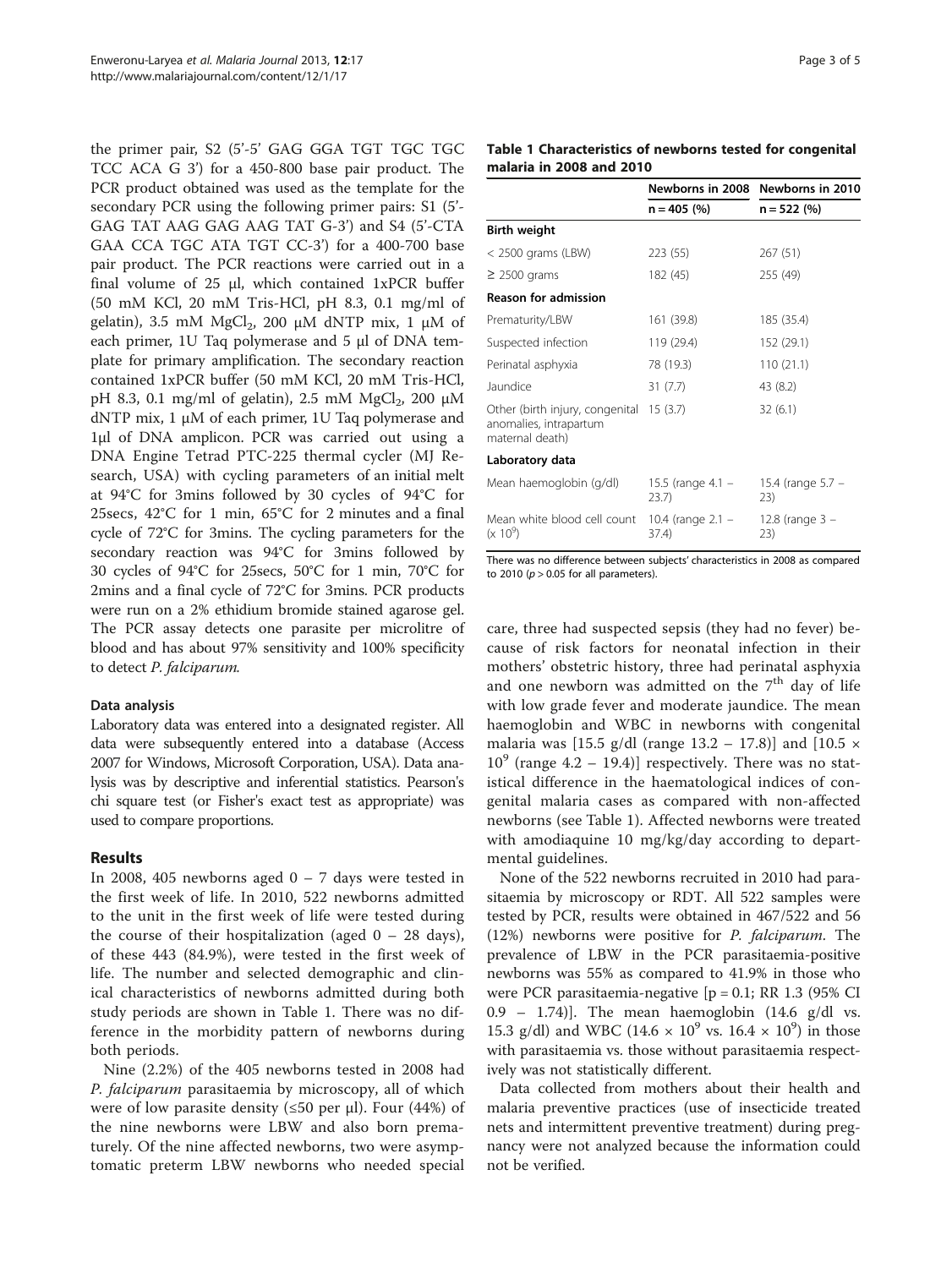#### **Discussion**

This study shows that patent malaria parasitaemia was uncommon in untreated high-risk newborns referred to Korle Bu Teaching hospital in southern Ghana during the peak seasons for malaria in 2008, and 2010. The 2.2% congenital malaria prevalence by microscopy in the 2008 cohort was lower than rates from longitudinal studies from neighbouring countries, 5.1% in Nigeria and 4.7% in Ivory Coast [[8](#page-4-0),[9\]](#page-4-0). The data also suggests that congenital malaria is mostly asymptomatic with no pathognomic clinical features and that affected newborns have low parasitaemia; these findings are similar to work reported by others [\[21,22](#page-4-0)].

Several hospital-based studies from the West African sub-region have reported high prevalence of malaria in newborns [[23,24\]](#page-4-0). The reasons for the variable prevalence of congenital malaria in these countries of similar endemicity as Ghana are unclear. Possible explanations could be differences in malaria prevention coverage during pregnancy or laboratory operational factors. Traditional microscopy in routine service laboratories may over-diagnose malaria, and has been shown to have a poor positive predictive value when compared with microscopy from research laboratories [\[25,26\]](#page-4-0).

The PCR method diagnoses congenital malaria more frequently because of its ability to detect parasite macromolecules and not necessarily live parasites [\[21\]](#page-4-0). The clinical importance and significance of malaria parasitaemia diagnosed by PCR alone is uncertain [\[27](#page-4-0)]. Even though it is suggestive of placental parasitaemia and the consequent effects of LBW and prematurity but its relevance as a significant cause of clinical illness in the first week of life is doubtful. However, recent evidence suggests that P. falciparum malaria parasites in the placenta as detected by PCR are more likely to result in congenital malaria in the infant during the first three months of life [\[28\]](#page-4-0).

Most widely used RDTs are based on the detection of the histidine-rich protein 2 (HRP2) product of the P. falciparum hrp2 gene. The sensitivity and specificity of this method has been shown to range from 90-95% and 85-92% respectively. However, relative to thick smear microscopy, recent studies have shown that false negative RDT results occur in persons with asymptomatic P. falciparum infections as in our patients. The false negatives are thought to result from spontaneous deletion of the histidine-rich repeat region of the hrp2 gene [\[29\]](#page-4-0).

The data from this study and previous communitybased study on congenital malaria in Ghana [[15\]](#page-4-0) shows that congenital malaria is an uncommon cause of neonatal morbidity in Ghana. A large-scale hospital-based surveillance study in Kenya from 2002 - 2009 found a declining trend in the prevalence of congenital malaria; newborns (0.5%) who had malaria parasitaemia presented before 2005 [[30](#page-4-0)]. Other workers have also shown a declining trend in malaria disease in recent years [\[31,32](#page-4-0)]. These studies suggest that clinical congenital malaria is not a significant cause of the high neonatal morbidity and mortality in sub-Saharan Africa. It is therefore important that sub-Saharan African countries with endemic malaria should urgently review newborn care guidelines for primary health care workers so as to reduce delays in the referral and appropriate management of sick newborns.

This study has some limitations. Though one of the objectives was to identify the impact of maternal malarial preventive practices in pregnancy on the prevalence of congenital malaria, we could not collect accurate data on maternal practices. It was difficult to verify that those who said they had used insecticide treated nets during pregnancy actually did so. Also, the information mothers gave on intermittent anti-malarial prophylaxis was not always recorded in the available maternal health records.

#### Conclusion

The data from this study does not support empirical treatment for malaria in sick newborns in Ghana. Laboratory confirmation of malaria in newborns should be done and other causes of clinical illness excluded before antimalarial drugs are prescribed for newborns especially in the first week of life. The prevalence of malaria as detected by PCR in this study could be used to make a case for improving malaria preventive practices during pregnancy thus reducing placental malaria - a known cause of LBW and a pre-requisite for congenital malaria. Early referral of sick newborns to health facilities with adequate skills for early diagnosis and appropriate management is recommended. Concerted effort to reduce empirical prescription of anti-malarial drugs for newborns is needed. Data such as presented in this study could be used in continuing educational programs to improve knowledge and influence the practice of frontline health care providers.

#### Abbreviations

LBW: Low birth weight; PCR: Polymerase chain reaction; RDT: Rapid diagnostic test; WBC: White blood cells; WHO: World Health Organization.

#### Competing interests

The authors have no competing interest to declare. None of the authors received any remuneration for this work. The laboratory investigations of this study were partly supported by DANIDA Denmark (DFC grant number 09-080RH).

#### Authors' contribution

CEL conceived the study and worked with GOA and BM on the design and data acquisition. GOA, BM, ND and NBQ did the laboratory work. CEL drafted the manuscript and all 5 authors participated in the several revisions of the manuscript and gave approval for the final version for publication.

#### Acknowledgement

We are grateful to Juanita Adams for her diligent work in data entry.

#### Author details

<sup>1</sup>Department of Child Health, University of Ghana Medical School, P O Box 4236, Accra, Ghana. <sup>2</sup>Centre for Tropical Clinical Pharmacology and